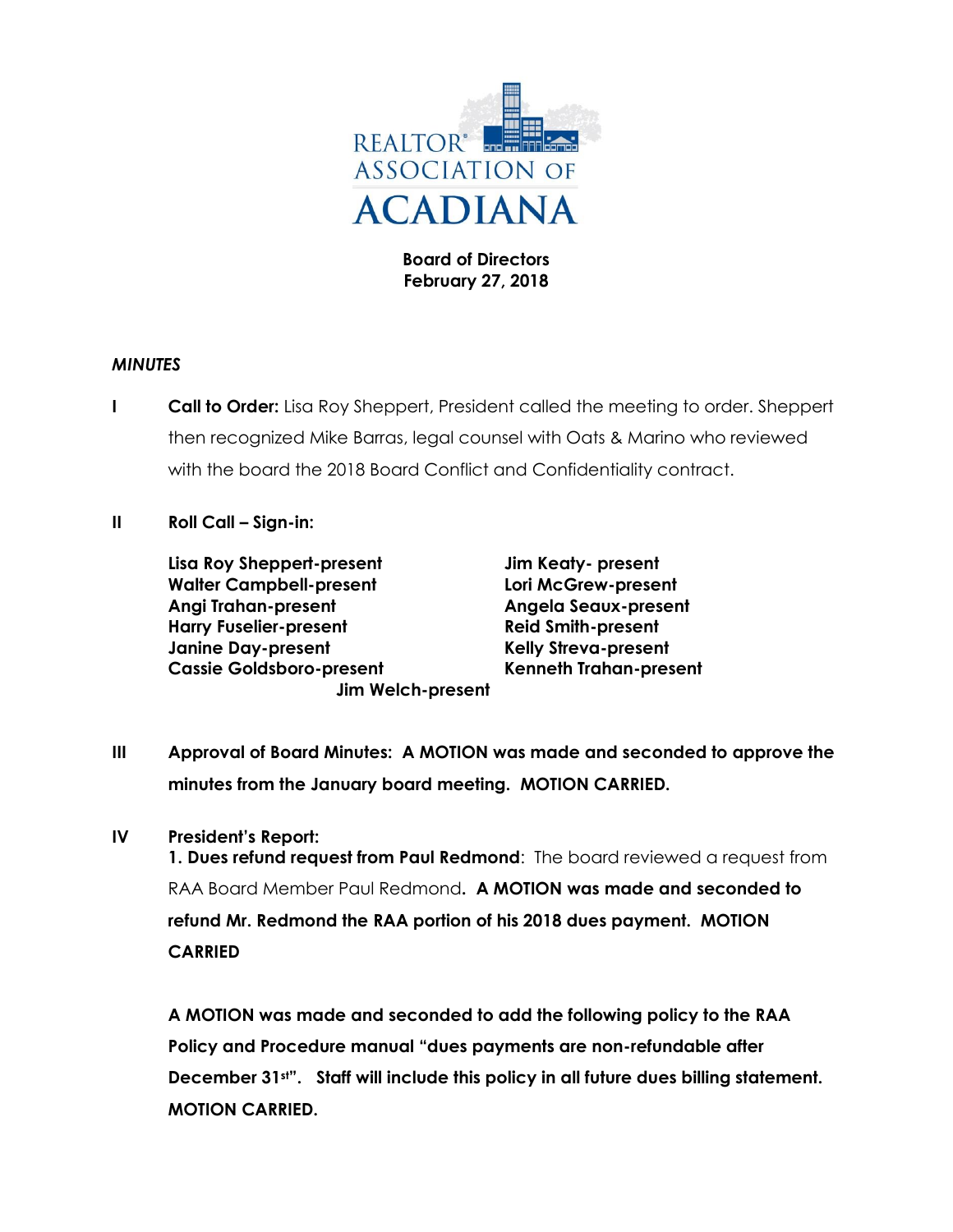**2. Report from the Louisiana REALTOR® Learning to Lead Conference:** Lisa Sheppert updated the board with new information regarding the request for information on MLS services from T3 Group. **A MOTION was made and seconded to authorize the CEO to complete the survey with the exceptions of questions #6,#24, #35. MOTION CARRIED**

## **3. By Law Task Force Update:**

a. Sheppert referred board members to their board packet and changes to Article V Section 3 of the model by-laws from NAR. Since these by-laws are part of the mandated section from NAR the board is allowed to approve them without calling an annual meeting**. A MOTION was made and seconded to accept and adopt the NAR mandated changes to Article V Section 3. MOTION CARRIED** 

b. Review of Proposed changes: Sheppert then reviewed with the board all the suggested changes from the By-Law Task Force with the board. **A MOTION was made and seconded to accept all changes as presented with the exception of the new requirements for members wishing to apply for the board of directors. MOTION CARRIED**

**A MOTION was made and seconded that qualifications for members wishing to run for the RAA board of directors shall be as follows "RAA member for a least 3 years unless the candidate is a graduate of RAA or Louisiana REALTOR® leadership program". In addition, the person shall have to have service on three different committees within the last five years. MOTION CARRIED**

c. Approval Process: Sheppert reported the By-Law task force was recommending that the annual meeting be held at the City Club on Thursday, April 19<sup>th</sup> at 3pm. The meeting would be held and upon the close of the meeting all members were invited to participate in a cocktail hour and then could choose to head out to Rhythms of the River.

**A MOTION was made and seconded to authorize the CEO to initiate a contract with City Club for April 19th for the Annual meeting. The expenditures would come out of unbudgeted funds. MOTION CARRIED**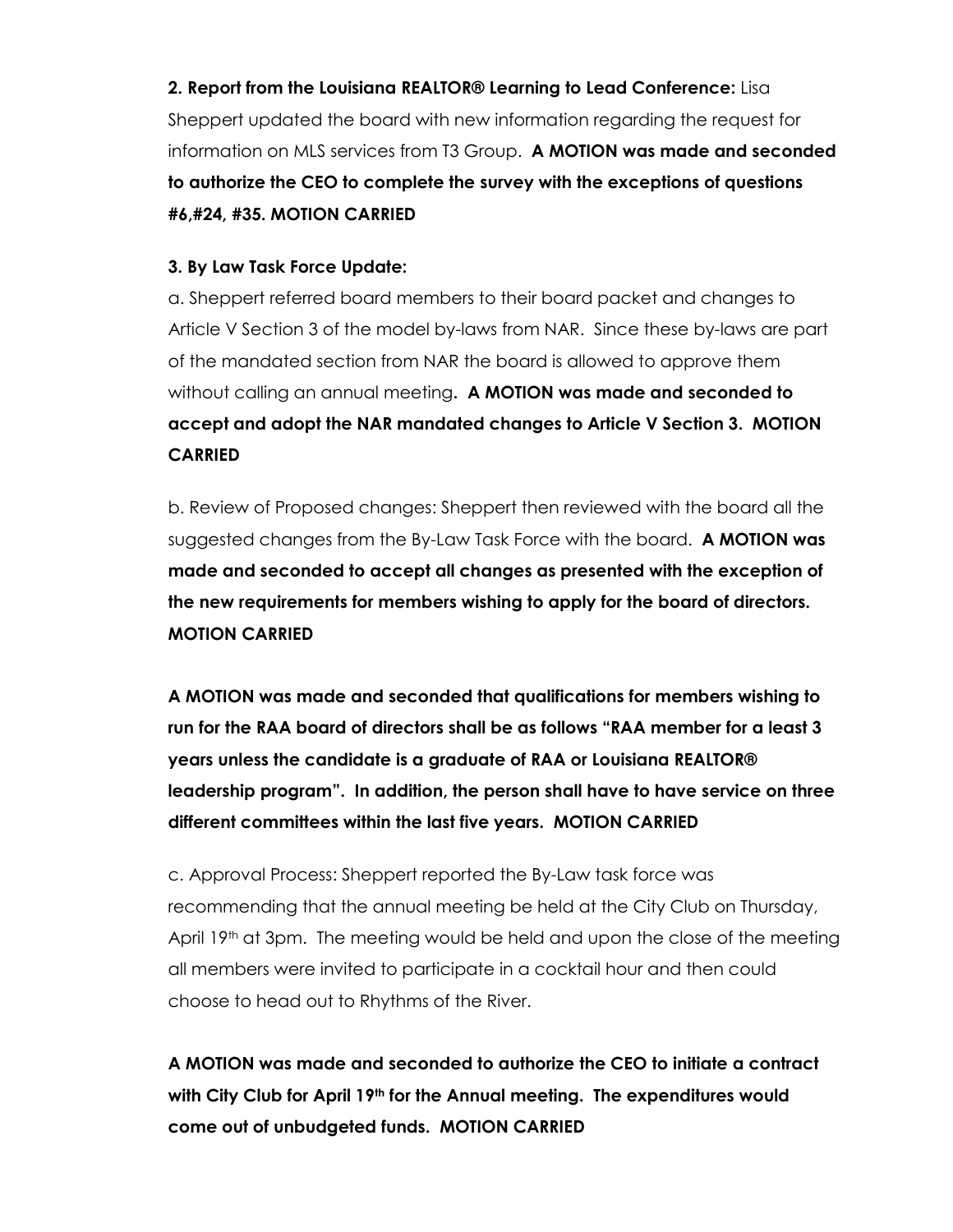**4. PAC Report:** Sheppert reported that RAA had won the local RPAC President's Cup. She then recognized Al Lopez, ACPAT Chair who provided an update to REALTOR® Day at the Capital in conjunction with Louisiana REALTORS® legislative meetings.

**A MOTION was made and seconded that the RAA would pay for the registration costs for the Louisiana REALTOR® legislative meetings in April for all RAA members who were also members of the PAC. MOTION CARRIED.** 

**5. Request from NAR Corporate Ally Program for a donation:** Sheppert referred the board to a request for RAA to become a member of the 2018 Corporate Ally Program.

**A MOTION was made and seconded to not participate in the Corportae Ally program in 2018. MOTION CARRIED.**

**6. Board Retreat Follow-up:** Sheppert reported the staff and leadership were working on items identified in the board retreat as priorities for the year. The first being to take a more active stance in the regulatory side of being a REALTOR®. The Executive Team plans to address this item by first setting a meeting with Eloise Gauthier and Steven Hebert to discuss the board concerns and gather feedback on ways the RAA can make changes at LREC. Secondly, regarding the boards goal to further Invest in the promotion of the REALTOR® Brand Sheppert referred board members to a mock script for "Sara Says" segment.

**A MOTION was made and seconded to approve the Executive Teams recommendations on moving these priorities forward. MOTION CARRIED**

### **V Committee Reports:**

1. **MLS:** Jim Keaty reviewed the minutes from the February MLS Committee. **A MOTION was made and seconded to approve the minutes as presented. MOTION CARRIED**

2. **Professional Development**: Sheppert referred board members to the minutes from the Professional Development Committee. **A MOTION was**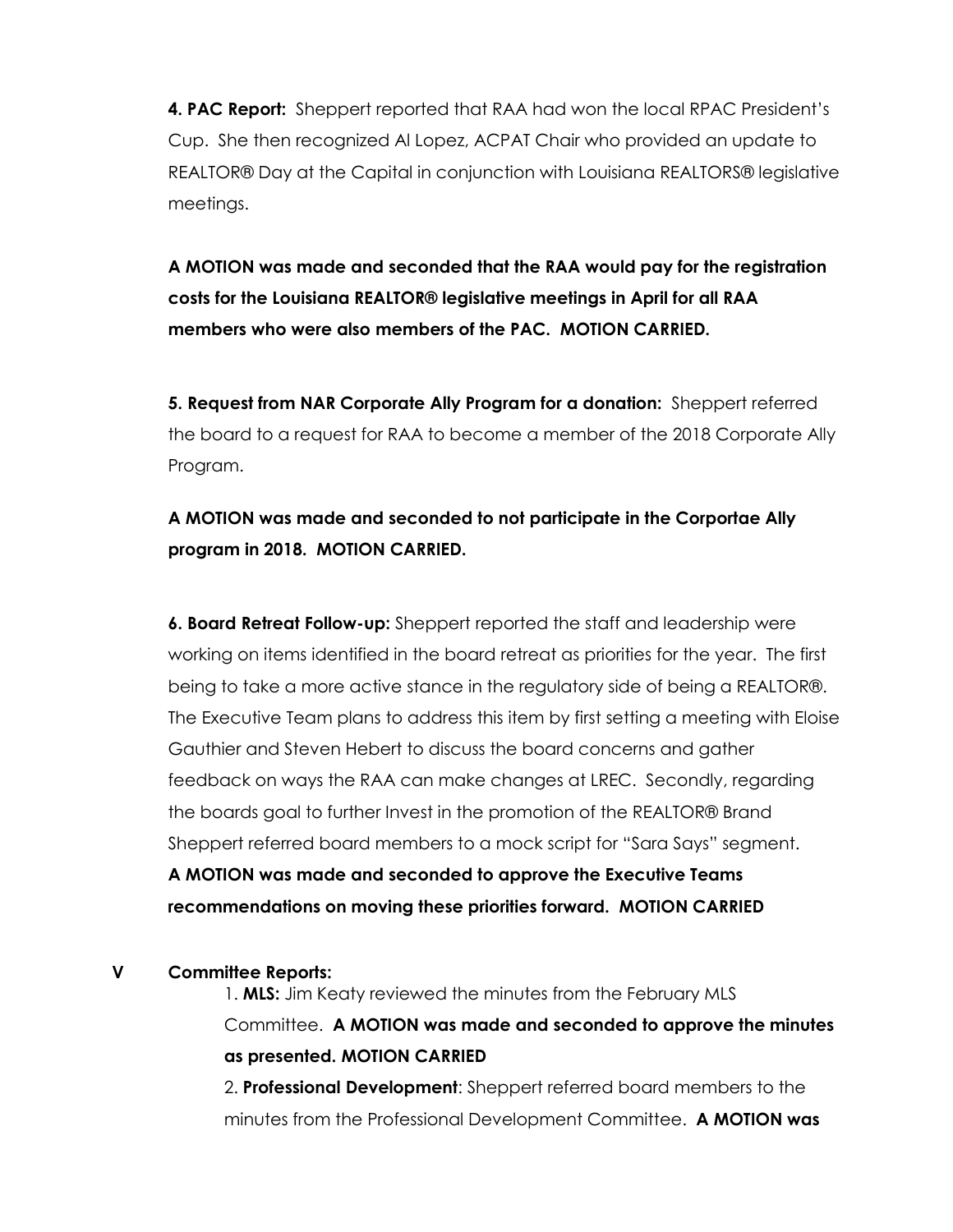**made and seconded to approve the minutes as presented.** MOTION **CARRIED** 

3. **Membership Committee:** Sheppert referred board members to the minutes from the Events Committee**. A MOTION was made and seconded to approve the minutes as presented. MOTION CARRIED**

**VI Treasurer's Report:** Fuselier reported RAA membership renewal numbers were 1427 which is higher than what was budgeted for in 2018. In addition, new member numbers are steady with RAA signing up 41 new members to date. The prudential account as of January  $31<sup>st</sup>$  was \$816,011.73. He then entertained questions about the 2018 Budget v actual figures.

Fuselier then reported RAA's outside CPA firm, Darnall Sikes, Gardes & Frederick are in the process of conducting the Association's Annual review as well as preparing the 2017 tax return on RAA's behalf.

Finally, he reported the Budget & Finance Committee had met and are recommending a change to RAA's current investment strategy concerning our Emergency or "rainy day fund". The current policy states it should be funded at 40% of annual operating expenses. The committee is recommending that this percentage be exceeded and the current unrestricted funds of approximately \$140,000 be placed in the Emergency Reserve Account and well as 100% of the 2017 Profits.

# **A MOTION was made and seconded to accept the Treasurer's report as presented including the recommendations from the Budget & Finance Committee. MOTION CARRIED**

- **VII CEO report:** Holliday referred board members to her written report which reviewed her office's activities for the month.
- **VIII Upcoming Events:** Sheppert reviewed with board member the RAA's upcoming events.

1. **General Membership Luncheon**: Friday, March 2nd at the Petroleum Club. Guest Speaker Dr. Carrie Castille, with Rural Development.